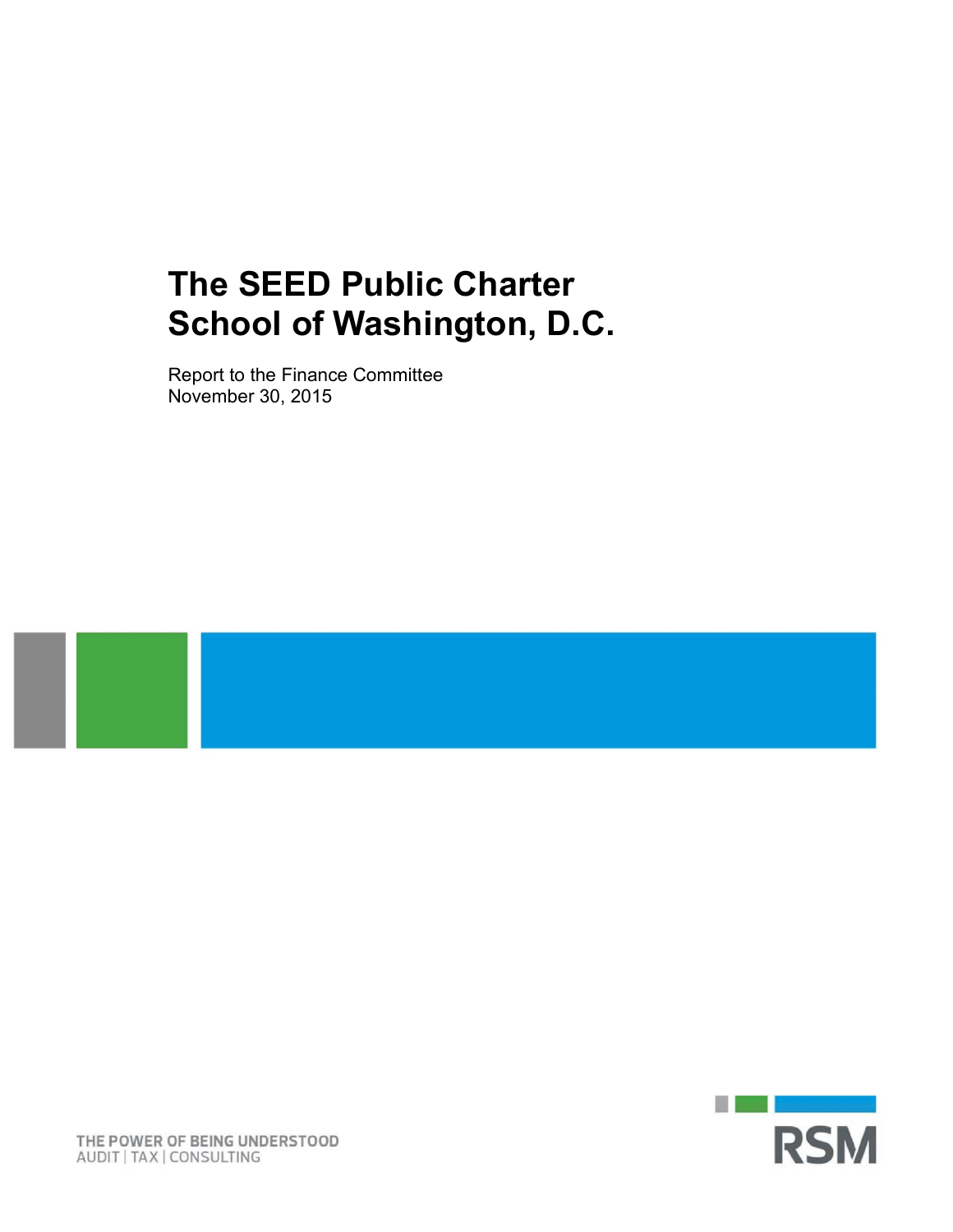

November 30, 2015

**RSM US LLP** 

Finance Committee The SEED Public Charter School of Washington, D.C. Washington, D.C.

Suite 650 Washington, D.C. 20005

1250 H Street NW

www.rsmus.com

Attention: Finance Committee

We are pleased to present this report related to our audit of the financial statements of The SEED Public Charter School of Washington, D.C. (the School) as of and for the year ended June 30, 2015. This report summarizes certain matters required by professional standards to be communicated to you in your oversight responsibility for the School's financial reporting process.

This report is intended solely for the information and use of the Finance Committee and management, and is not intended to be, and should not be, used by anyone other than these specified parties. It will be our pleasure to respond to any questions you have about this report. We appreciate the opportunity to continue to be of service to the School.

 $Psm.$  US  $LLP$ 

THE POWER OF BEING UNDERSTOOD AUDIT | TAX | CONSULTING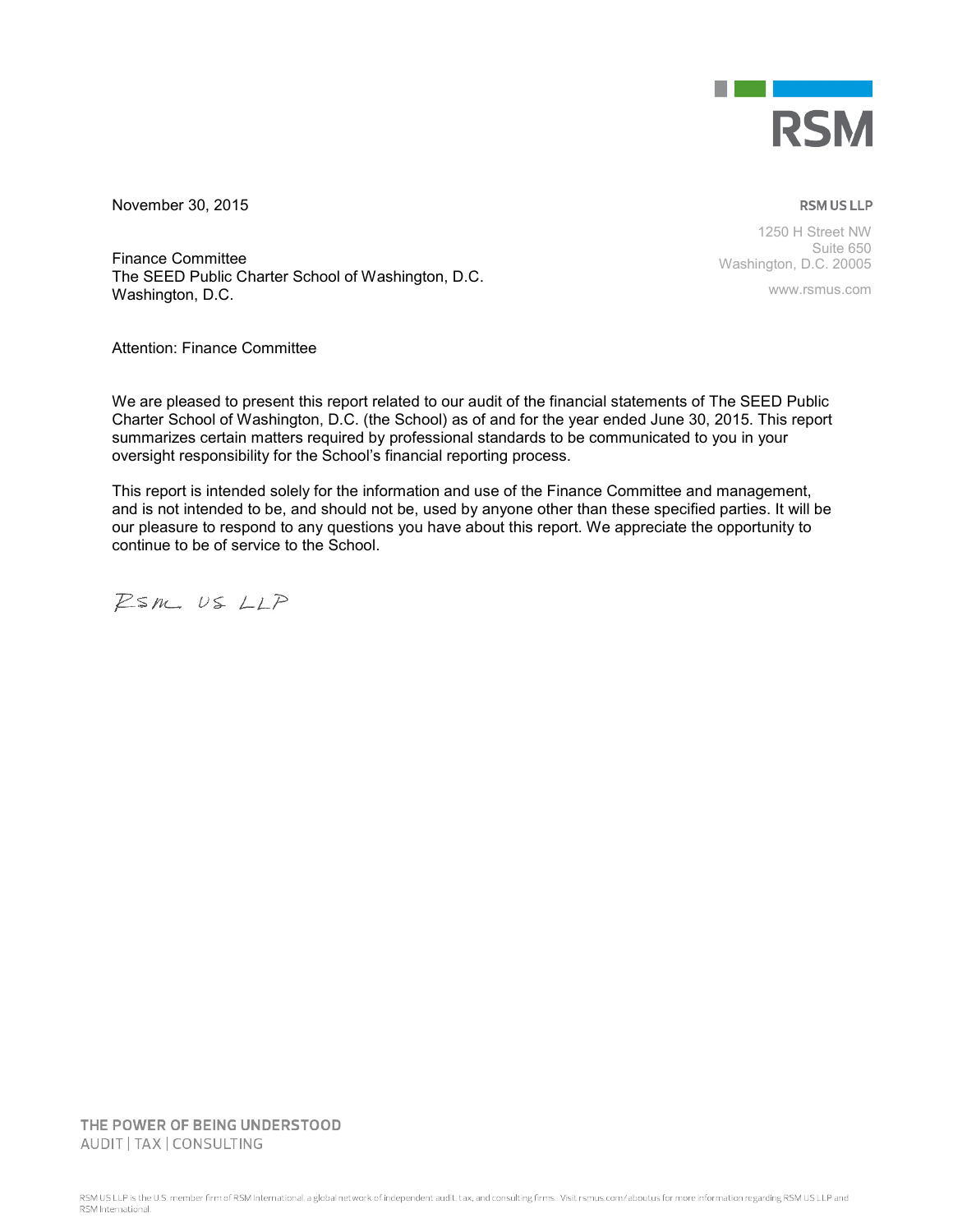# **Contents**

| <b>Required Communications</b>                                               | $1 - 2$ |  |  |  |
|------------------------------------------------------------------------------|---------|--|--|--|
| Summary of Significant Accounting Estimates                                  | 3       |  |  |  |
| <b>Summary of Recorded Audit Adjustments</b>                                 |         |  |  |  |
| Exhibit A—Significant Written Communications Between Management and Our Firm |         |  |  |  |
| <b>Representation Letter</b>                                                 |         |  |  |  |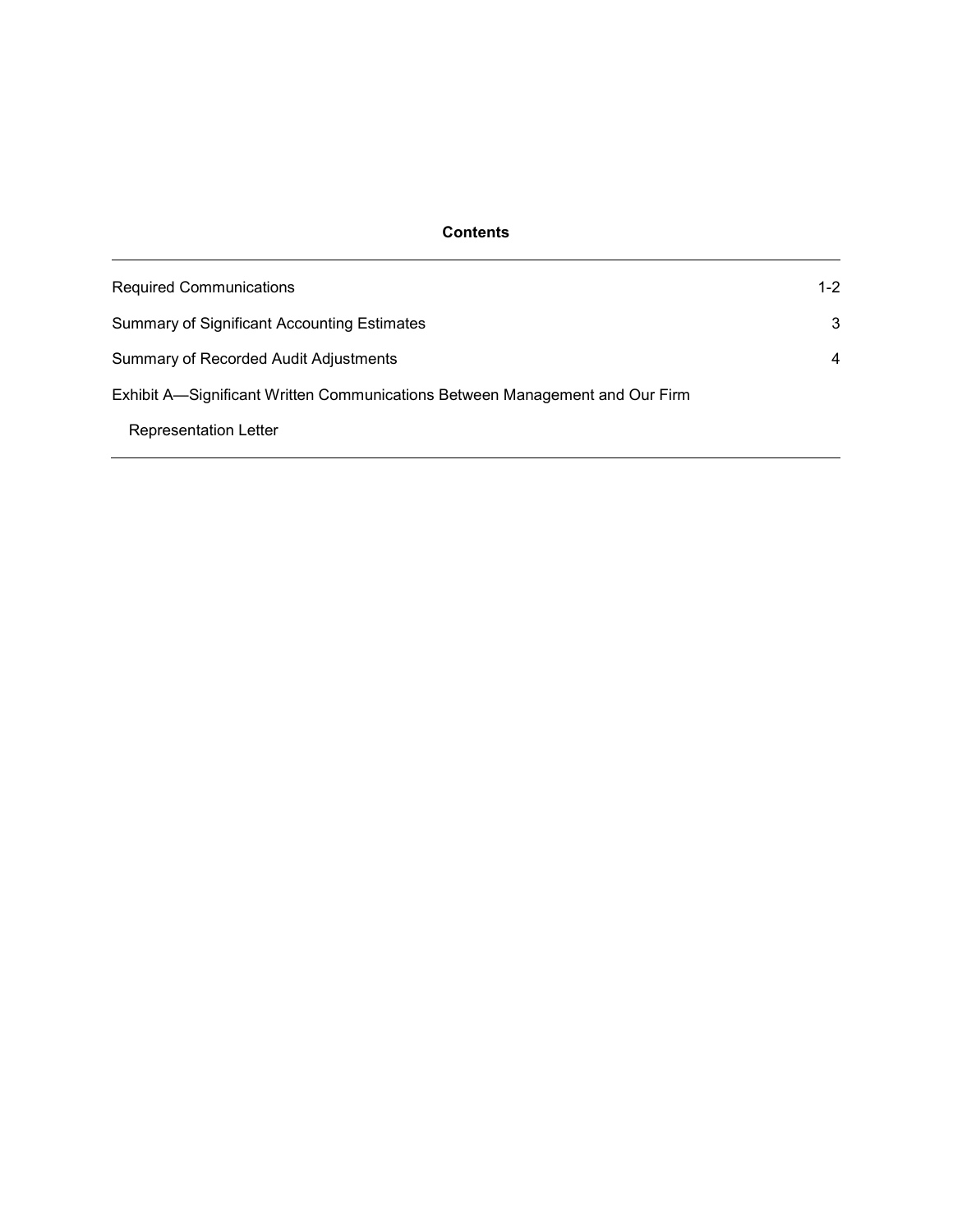# **Required Communications**

Generally accepted auditing standards (AU-C 260, *The Auditor's Communication With Those Charged With Governance*) require the auditor to promote effective two-way communication between the auditor and those charged with governance. Consistent with this requirement, the following summarizes our responsibilities regarding the financial statement audit as well as observations arising from our audit that are significant and relevant to your responsibility to oversee the financial reporting process.

| Area                                                                                          | <b>Comments</b>                                                                                                                                                                                                                                                                                                                                                                                                                                                                                                                                                                                                                                                                                                                                                                                                                                                                                                                                                                                                                                                                             |  |  |  |  |  |  |
|-----------------------------------------------------------------------------------------------|---------------------------------------------------------------------------------------------------------------------------------------------------------------------------------------------------------------------------------------------------------------------------------------------------------------------------------------------------------------------------------------------------------------------------------------------------------------------------------------------------------------------------------------------------------------------------------------------------------------------------------------------------------------------------------------------------------------------------------------------------------------------------------------------------------------------------------------------------------------------------------------------------------------------------------------------------------------------------------------------------------------------------------------------------------------------------------------------|--|--|--|--|--|--|
| <b>Our Responsibilities With</b><br><b>Regard to the Financial</b><br><b>Statement Audit</b>  | Our responsibilities under auditing standards generally accepted in<br>the United States of America and Government Auditing Standards<br>issued by the Comptroller General of the United States have been<br>described to you in our arrangement letter dated July 6, 2015. Our<br>audit of the financial statements does not relieve management or<br>those charged with governance of their responsibilities, which are also<br>described in that letter.                                                                                                                                                                                                                                                                                                                                                                                                                                                                                                                                                                                                                                 |  |  |  |  |  |  |
| <b>Overview of the Planned</b><br>Scope and Timing of the<br><b>Financial Statement Audit</b> | We have issued a separate communication regarding the planned<br>scope and timing of our audit and have discussed with you our<br>identification of, and planned audit response to, significant risks of<br>material misstatement.                                                                                                                                                                                                                                                                                                                                                                                                                                                                                                                                                                                                                                                                                                                                                                                                                                                          |  |  |  |  |  |  |
| <b>Accounting Policies and</b><br><b>Practices</b>                                            | <b>Preferability of Accounting Policies and Practices</b><br>Under generally accepted accounting principles, in certain<br>circumstances, management may select among alternative<br>accounting practices. In our view, in such circumstances,<br>management has selected the preferable accounting practice.                                                                                                                                                                                                                                                                                                                                                                                                                                                                                                                                                                                                                                                                                                                                                                               |  |  |  |  |  |  |
|                                                                                               | Adoption of, or Change in, Accounting Policies<br>Management has the ultimate responsibility for the appropriateness of<br>the accounting policies used by the School. The School did not adopt<br>any significant new accounting policies, nor have there been any<br>changes in existing significant accounting policies during the current<br>period.                                                                                                                                                                                                                                                                                                                                                                                                                                                                                                                                                                                                                                                                                                                                    |  |  |  |  |  |  |
|                                                                                               | <b>Upcoming Accounting Pronouncement</b><br>In April 2015, the Financial Accounting Standards Board (FASB)<br>issued Accounting Standards Update (ASU) No. 2015-03, Interest -<br>Imputation of Interest (Subtopic 835-30); Simplifying the Presentation<br>of Debt Issuance Costs. This ASU simplifies the presentation of debt<br>issuance costs. The amendments in this Update require that debt<br>issuance costs related to a recognized debt liability be presented in<br>the balance sheet as a direct deduction from the carrying amount of<br>that debt liability, consistent with debt discounts. The recognition and<br>measurement guidance for debt issuance costs are not affected by<br>the amendments in this Update. This ASU is effective for the School<br>for the fiscal year beginning July 1, 2016. Early adoption is permitted.<br>The School should apply the new guidance on a retrospective basis,<br>wherein the balance sheet of each individual period presented should<br>be adjusted to reflect the period-specific effects of applying the new<br>guidance. |  |  |  |  |  |  |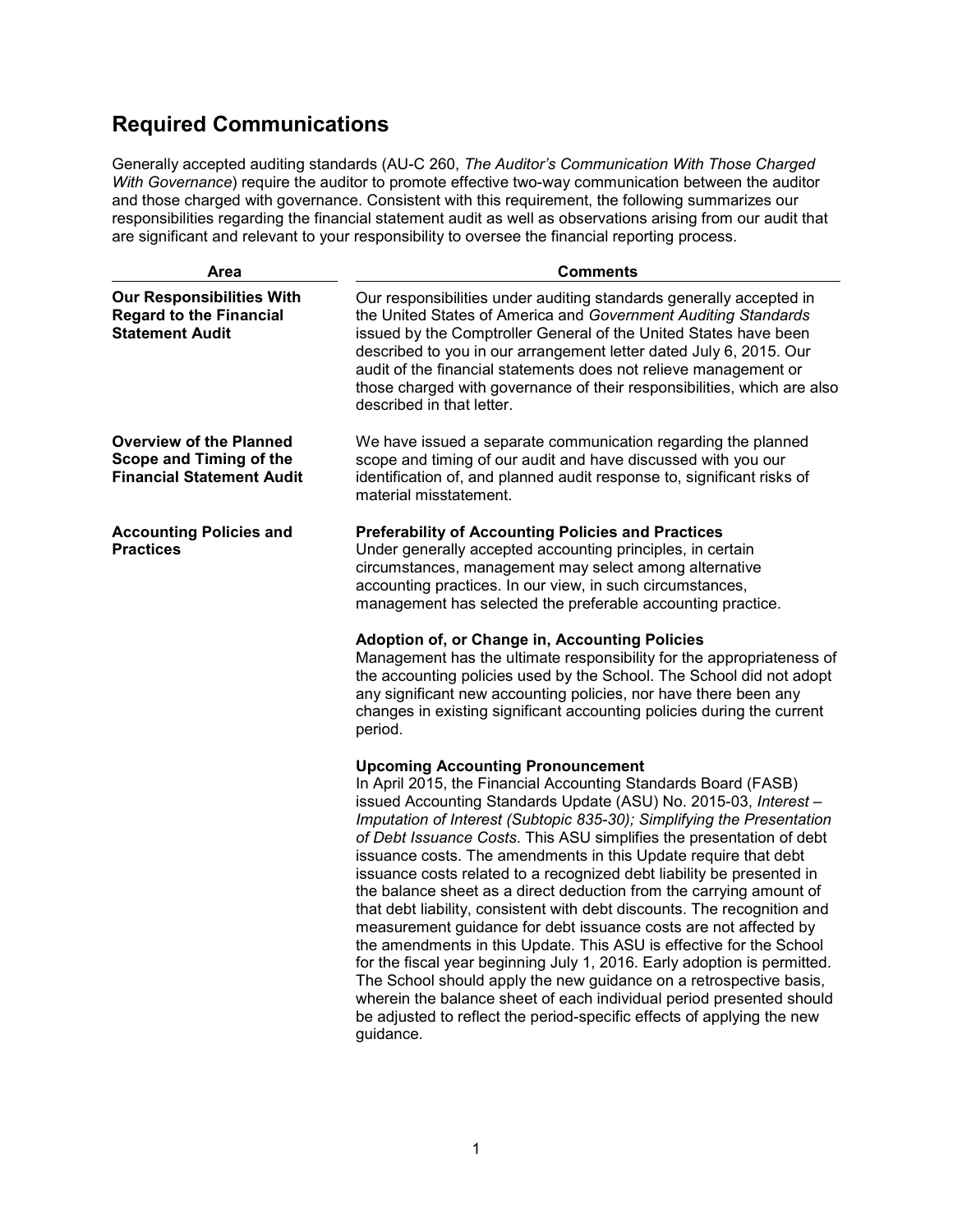| Area                                                                                                                            | <b>Comments</b>                                                                                                                                                                                                                                                                                                                  |  |  |  |  |  |  |  |
|---------------------------------------------------------------------------------------------------------------------------------|----------------------------------------------------------------------------------------------------------------------------------------------------------------------------------------------------------------------------------------------------------------------------------------------------------------------------------|--|--|--|--|--|--|--|
| <b>Accounting Policies and</b><br><b>Practices (Continued)</b>                                                                  | <b>Significant or Unusual Transactions</b><br>We did not identify any significant or unusual transactions or<br>significant accounting policies in controversial or emerging areas for<br>which there is a lack of authoritative guidance or consensus.                                                                          |  |  |  |  |  |  |  |
|                                                                                                                                 | <b>Management's Judgments and Accounting Estimates</b><br>Summary information about the process used by management in<br>formulating particularly sensitive accounting estimates and about our<br>conclusions regarding the reasonableness of those estimates is in the<br>attached Summary of Significant Accounting Estimates. |  |  |  |  |  |  |  |
| <b>Audit Adjustments</b>                                                                                                        | Audit adjustments proposed by us and recorded by the School are<br>shown in the attached Summary of Recorded Audit Adjustments.                                                                                                                                                                                                  |  |  |  |  |  |  |  |
| <b>Uncorrected Misstatements</b>                                                                                                | We are not aware of any uncorrected misstatements other than<br>misstatements that are clearly trivial.                                                                                                                                                                                                                          |  |  |  |  |  |  |  |
| <b>Disagreements With</b><br><b>Management</b>                                                                                  | We encountered no disagreements with management over the<br>application of significant accounting principles, the basis for<br>management's judgments on any significant matters, the scope of the<br>audit, or significant disclosures to be included in the financial<br>statements.                                           |  |  |  |  |  |  |  |
| <b>Consultations With Other</b><br><b>Accountants</b>                                                                           | We are not aware of any consultations management had with other<br>accountants about accounting or auditing matters.                                                                                                                                                                                                             |  |  |  |  |  |  |  |
| <b>Significant Issues Discussed</b><br><b>With Management</b>                                                                   | No significant issues arising from the audit were discussed with or the<br>subject of correspondence with management.                                                                                                                                                                                                            |  |  |  |  |  |  |  |
| <b>Significant Difficulties</b><br><b>Encountered in Performing</b><br>the Audit                                                | We did not encounter any significant difficulties in dealing with<br>management during the audit.                                                                                                                                                                                                                                |  |  |  |  |  |  |  |
| <b>Letter Communicating a</b><br><b>Significant Deficiency in</b><br><b>Internal Control Over</b><br><b>Financial Reporting</b> | We have separately communicated the significant deficiency identified<br>during the audit in the OMB Circular A-133 Supplementary Financial<br>Report.                                                                                                                                                                           |  |  |  |  |  |  |  |
| <b>Significant Written</b><br><b>Communications Between</b><br><b>Management and Our Firm</b>                                   | Copies of significant written communications between our firm and the<br>management of the School, including the representation letter<br>provided to us by management, are attached as Exhibit A.                                                                                                                               |  |  |  |  |  |  |  |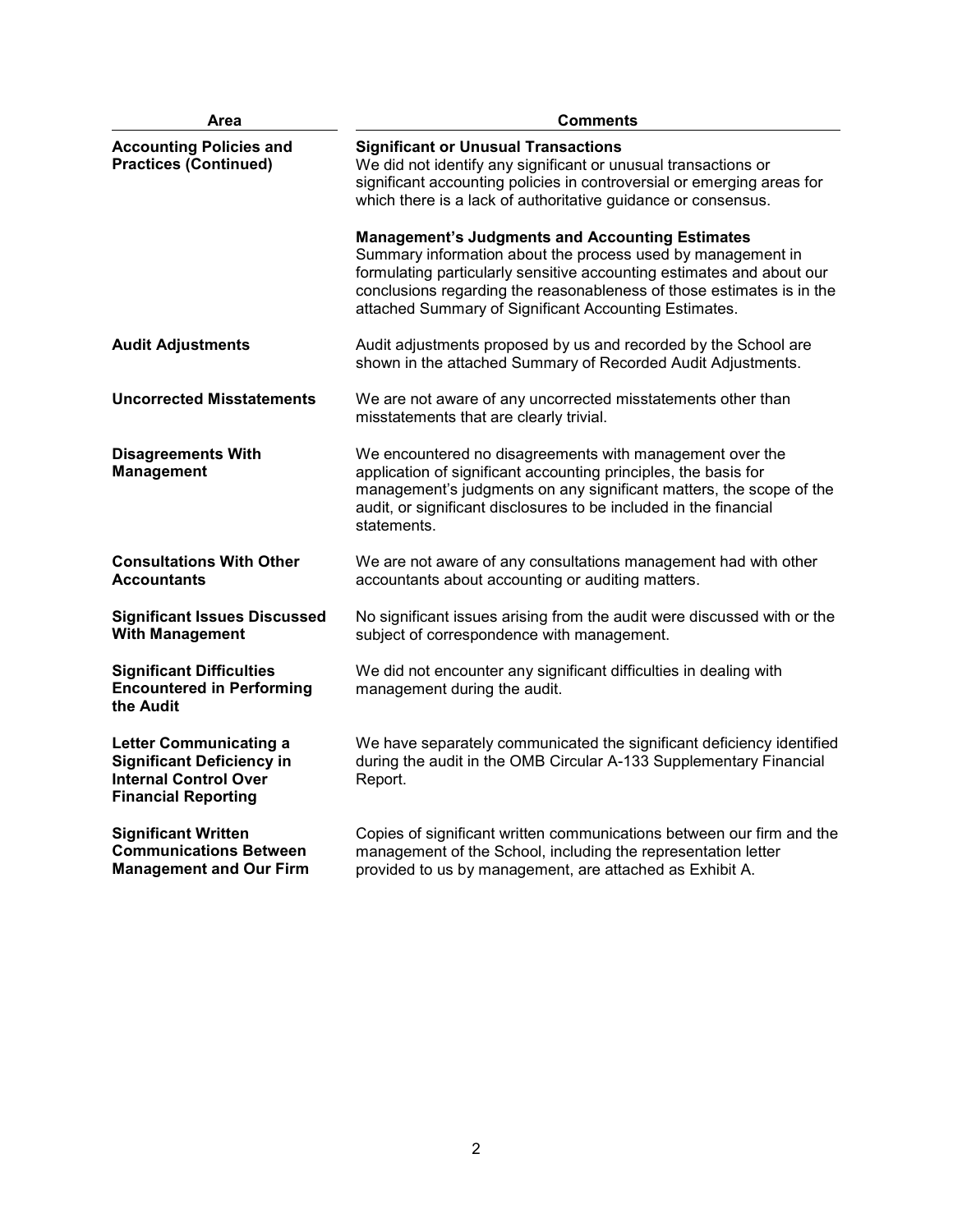# **Summary of Significant Accounting Estimates**

Accounting estimates are an integral part of the preparation of financial statements and are based upon management's current judgment. The process used by management encompasses their knowledge and experience about past and current events, and certain assumptions about future events. You may wish to monitor throughout the year the process used to determine and record these accounting estimates. The following describes the significant accounting estimates reflected in the School's June 30, 2015 financial statements.

| <b>Estimate</b>                                         | <b>Accounting Policy</b>                                                                                                                                                                                                                                                                                                                                                                                                         | Management's<br><b>Estimation Process</b>                                                                                                                    | <b>Basis for Our</b><br><b>Conclusions on</b><br><b>Reasonableness of</b><br><b>Estimate</b>                                                                                                                                                           |
|---------------------------------------------------------|----------------------------------------------------------------------------------------------------------------------------------------------------------------------------------------------------------------------------------------------------------------------------------------------------------------------------------------------------------------------------------------------------------------------------------|--------------------------------------------------------------------------------------------------------------------------------------------------------------|--------------------------------------------------------------------------------------------------------------------------------------------------------------------------------------------------------------------------------------------------------|
| <b>Property and</b><br>equipment                        | Property and<br>equipment are<br>recorded at cost, if<br>purchased, or fair<br>value at the time of<br>the gift, if donated.<br>Depreciation is<br>provided on the<br>straight-line method<br>over the estimated<br>useful lives of the<br>assets. Leasehold<br>improvements are<br>amortized on the<br>straight-line method<br>over the shorter of<br>the useful life of the<br>asset or the<br>remaining term of the<br>lease. | Management reviews<br>the estimated lives<br>and methods used<br>and compares to<br>prior year lives and<br>methods used.                                    | We compared the<br>estimated useful lives<br>of fixed assets to<br>other similar assets<br>owned by the School.<br>We did not identify<br>any assets with<br>significantly shorter<br>lives. Management's<br>estimation process<br>appears reasonable. |
| <b>Allowance for</b><br>doubtful accounts<br>receivable | Management<br>provides an<br>allowance for<br>amounts deemed<br>uncollectible.                                                                                                                                                                                                                                                                                                                                                   | Management makes<br>regular assessments<br>and individually<br>identifies troubled<br>accounts.                                                              | We reviewed<br>receivables at<br>June 30, 2015, with<br>management and<br>calculated an<br>allowance and<br>compared to<br>management's<br>estimate.<br>Management's<br>estimation process<br>appears reasonable.                                      |
| <b>Allowance for</b><br>doubtful pledge<br>receivable   | Pledges receivable<br>are carried at present<br>value, less an<br>allowance made for<br>doubtful pledges<br>receivable.                                                                                                                                                                                                                                                                                                          | Management<br>determines the<br>allowance for<br>doubtful pledges<br>receivable by using<br>the historical<br>experience applied to<br>an aging of promises. | We reviewed<br>payments received in<br>2015 and prior years,<br>as compared to<br>anticipated<br>collections.                                                                                                                                          |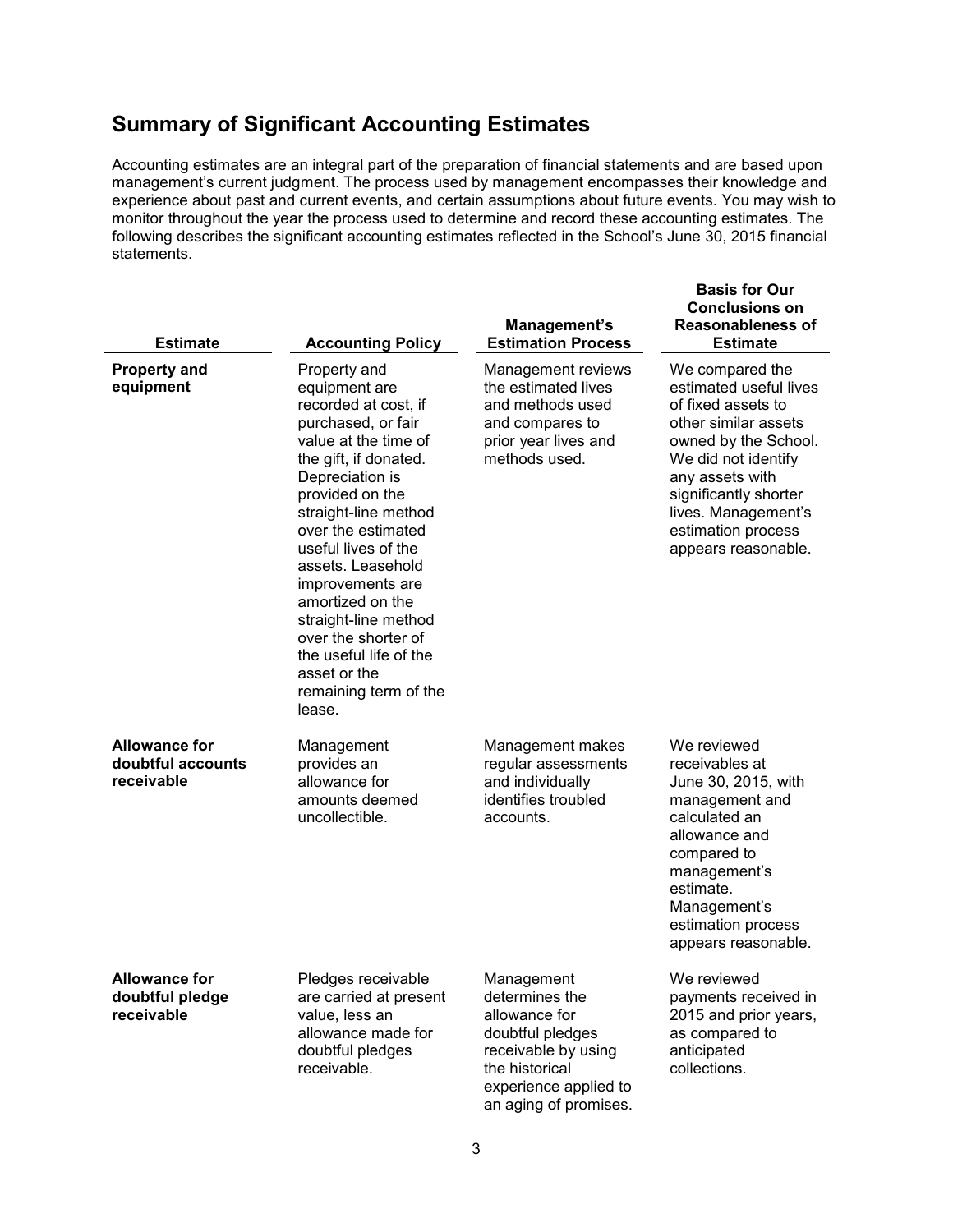# **Summary of Recorded Audit Adjustments**

As of and for year ended June 30, 2015

|                                                     | Effect—Increase/(Decrease) |                          |             |        |                   |                          |         |                          |         |        |
|-----------------------------------------------------|----------------------------|--------------------------|-------------|--------|-------------------|--------------------------|---------|--------------------------|---------|--------|
| Description                                         | Assets                     |                          | Liabilities |        | <b>Net Assets</b> |                          | Revenue |                          | Expense |        |
| To accrue a bonus under a<br>compensation agreement |                            | $\overline{\phantom{a}}$ |             | 12.341 |                   | $\overline{\phantom{0}}$ |         | $\overline{\phantom{a}}$ |         | 12,341 |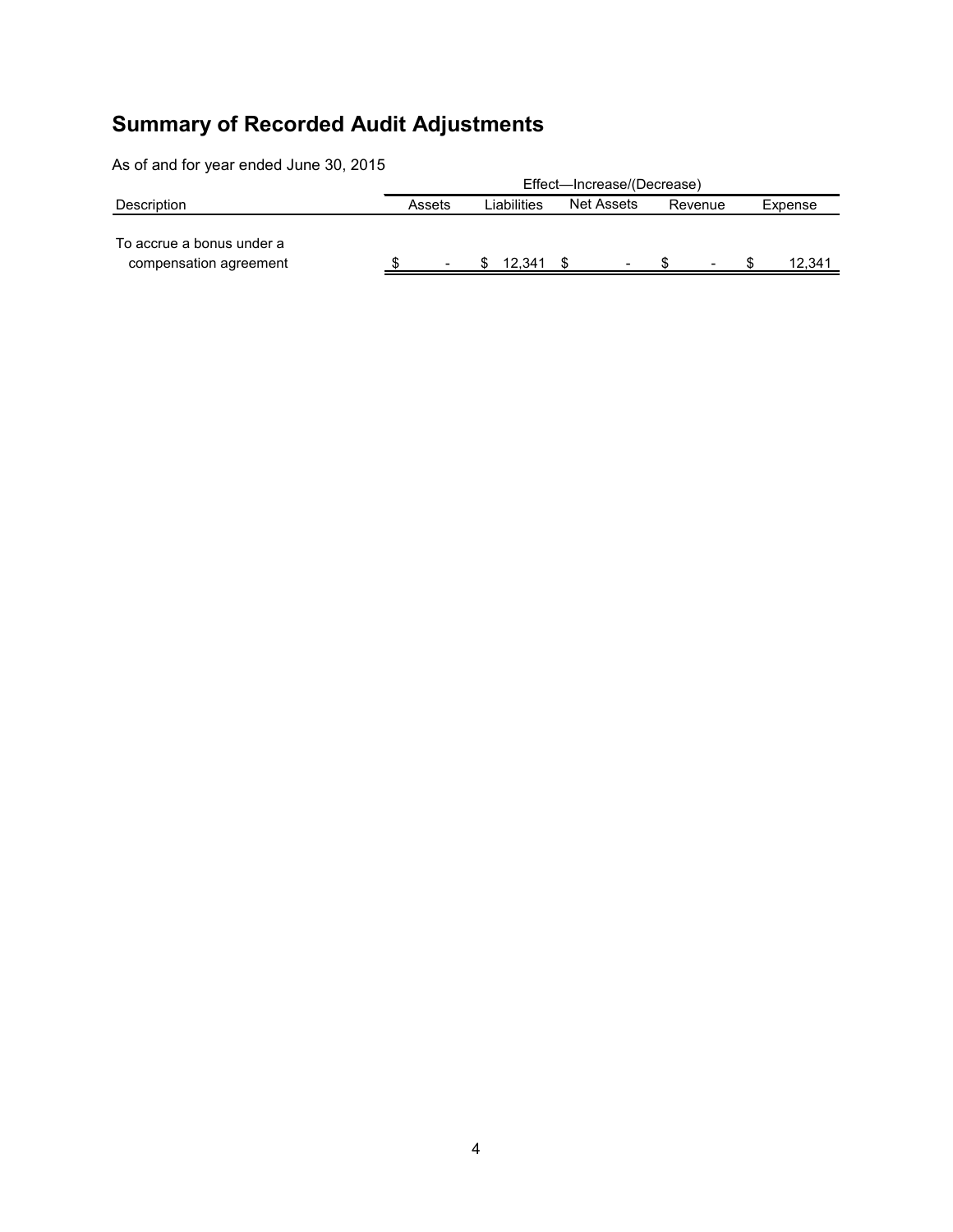**Exhibit A—Significant Written Communications Between Management and Our Firm**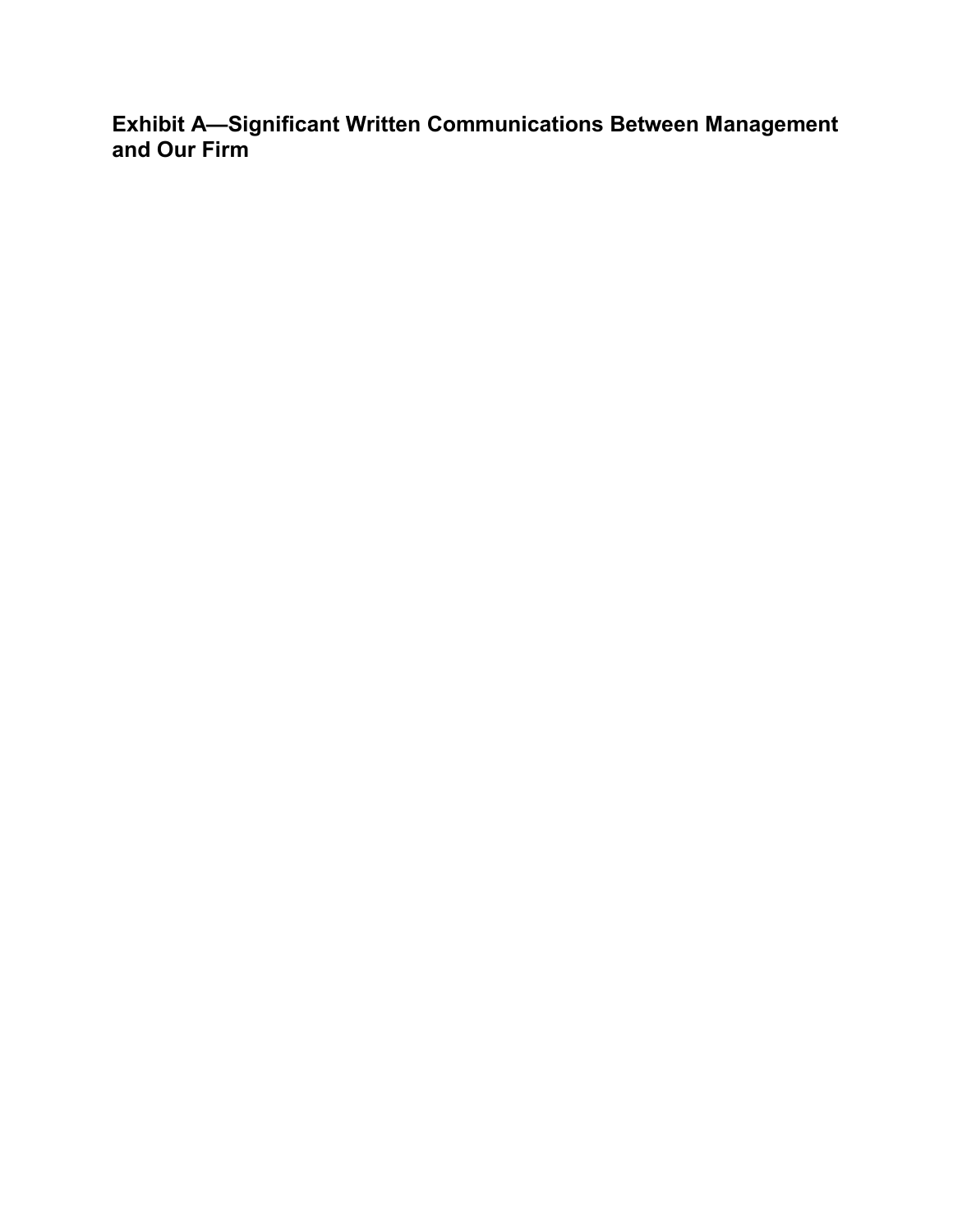

November 30, 2015

RSMUSLLP 1250 H Street, N.W., Suite 650 Washington, D.C. 20005

This representation letter is provided in connection with your audits of the financial statements of The SEED Public Charter School of Washington D.C. (the School) which comprise the balance sheets as of June 30, 2015 and 2014, and the related statements of activities and cash flows for the years then ended, and the related notes to the financial statements for the purpose of expressing an opinion on whether the financial statements are presented fairly, in all material respects in accordance with accounting principles generally accepted in the United States (U.S. GAAP).

We confirm, to the best of our knowledge and belief, that as of November 30, 2015:

## **Financial Statements**

- 1. We have fulfilled our responsibilities, as set out in the terms of the audit arrangement letter dated July 6, 2015, for the preparation and fair presentation of the financial statements referred to above in accordance with U.S. GAAP.
- 2. We acknowledge our responsibility for the design, implementation and maintenance of internal control relevant to the preparation and fair presentation of financial statements that are free from material misstatement, whether due to fraud or error.
- 3. We acknowledge our responsibility for the design, implementation and maintenance of internal control to prevent and detect fraud.
- 4. Significant assumptions used by us in making accounting estimates, including those measured at fair value, are reasonable and reflect our judgment based on our knowledge and experience about past and current events, and our assumptions about conditions we expect to exist and courses of action we expect to take.
- 5. Related-party relationships and transactions have been appropriately accounted for and disclosed in accordance with the requirements of U.S. GAAP.
- 6. There are no undisclosed events occurring subsequent to the date of the financial statements for which U.S. GAAP requires adjustment or disclosure.
- 7. There are no known actual or possible litigation and claims have been accounted for and disclosed in accordance with U.S. GAAP.
- 8. The following have been properly recorded and/or disclosed in the financial statements:
	- a. Liens or encumbrances on assets and all other pledges of assets and revenue.
	- b. Lines of credit or similar arrangements.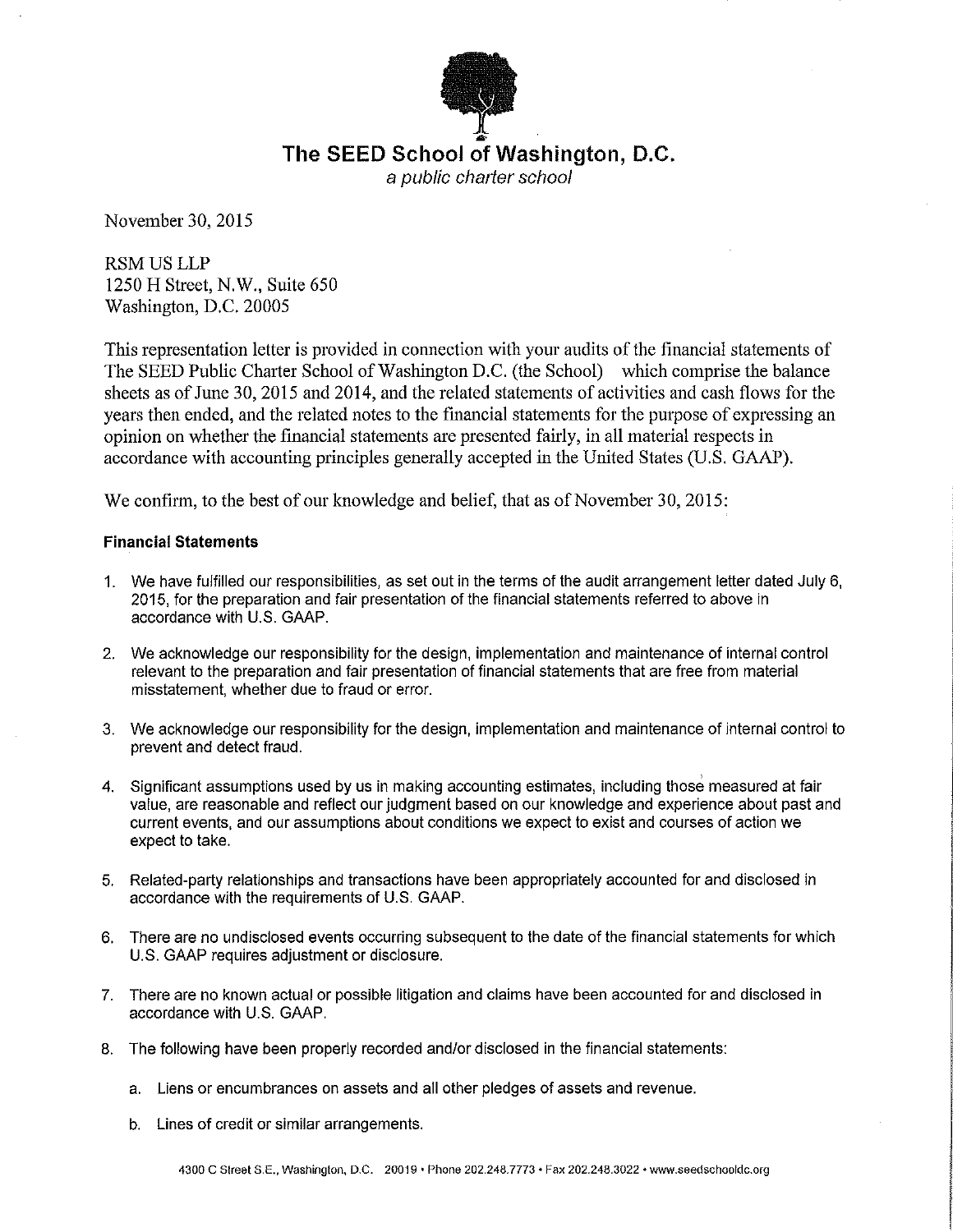- c. Security agreements in effect under the Uniform Commercial Code.
- d. All leases and material amounts of rental obligations under long-term leases.
- e. All significant estimates and material concentrations known to management that are required to be disclosed in accordance with the Risks and Uncertainties Topic of the FASB Accounting Standards Codification. Significant estimates are estimates at the balance sheet date that could change materially within the next year. Concentrations refer to volumes of business, revenues, available sources of supply, or markets for which events could occur that would significantly disrupt normal finances within the next year.
- f. Investments in debt or equity securities.
- g. Assets measured at fair value in accordance with the Fair Value Measurement Topic of the FASB Accounting Standards Codification
- h. Assets in amounts needed to comply with donor and lender restrictions.
- i. All recordable contributions, by appropriate net asset class.
- j. Deferred revenues.
- k. Reclassifications between net asset classes.
- I. Allocations of functional expenses based on reasonable basis.
- m. Our tax status. We have evaluated the tax positions under the two-step approach for recognition and measurement of uncertain tax positions required by the Income Taxes Topic of the FASB Accounting Standards Codification.
- n. Concentrations of credit risk.
- 9. We have no knowledge of any uncorrected misstatements in the financial statements.

#### **Information Provided**

10. We have provided you with:

- a. Access to all information of which we are aware that is relevant to the preparation and fair presentation of the financial statements such as records, documentation and other matters;
- b. Additional information that you have requested from us for the purpose of the audits;
- c. Unrestricted access to persons within the entity from whom you determined it necessary to obtain audit evidence; and
- d. Minutes of the meetings of the governing board and committees, or summaries of actions of recent meetings for which minutes have not yet been prepared.
- 11. All transactions have been recorded in the accounting records and are reflected in the financial statements.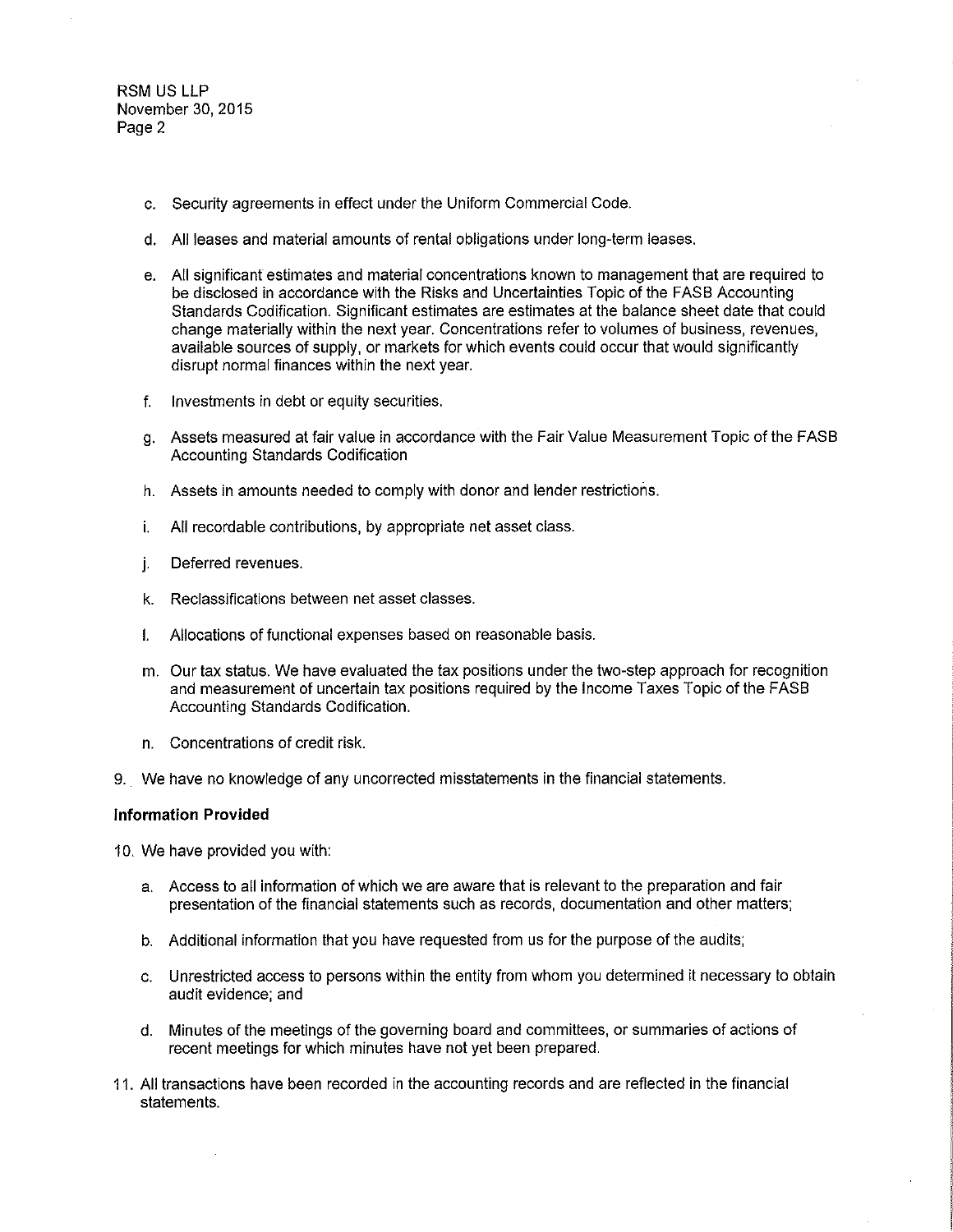- 12. We have disclosed to you the results of our assessment of risk that the financial statements may be materially misstated as a result of fraud.
- 13. We have no knowledge of allegations of fraud or suspected fraud affecting the entity's financial statements involving:
	- a. Management.
	- b. Employees who have significant roles in internal control.
	- c. Others where the fraud could have a material effect on the financial statements.
- 14. We have no knowledge of any allegations of fraud or suspected fraud affecting the School's financial statements received in communications from employees, former employees, regulators or others.
- 15. We have no knowledge of noncompliance or suspected noncompliance with laws and regulations whose effects should be considered when preparing financial statements.
- 16. We are not aware of any pending or threatened litigation and claims whose effects were considered when preparing the financial statements.
- 17. We have disclosed to you the identity of the entity's related parties and all the related-party relationships and transactions of which we are aware.
- 18. We have informed you of all significant deficiencies in the design or operation of internal controls that could adversely affect the School's ability to record, process, summarize and report financial data. We are aware of no material weaknesses in the design or operation of internal controls.
- 19. There have been no communications from regulatory agencies concerning noncompliance with, or deficiencies in, financial reporting practices.
- 20. Specific representations as follows:
	- a. The School has satisfactory title to all owned assets.
	- b. We have received a determination from the Internal Revenue Service that we are exempt from federal income taxes as a Section 501(c)(3) not-for-profit corporation, and we have complied with the IRS regulations regarding this exemption.
	- c. We are responsible for making the accounting estimates included in the financial statements. Those estimates reflect our judgment based on our knowledge and experience about past and current events and our assumptions about conditions we expect to exist and courses of action we expect to take. In that regard, adequate provisions have been made to reduce receivables to their estimated net collectable amounts.
- 21. We have no plans or intentions that may materially affect the carrying value or classification of assets. In that regard:
	- a. The School has no significant amounts of idle property and equipment.
	- b. The School has no plans or intentions to discontinue the operations of any division, services, or activities.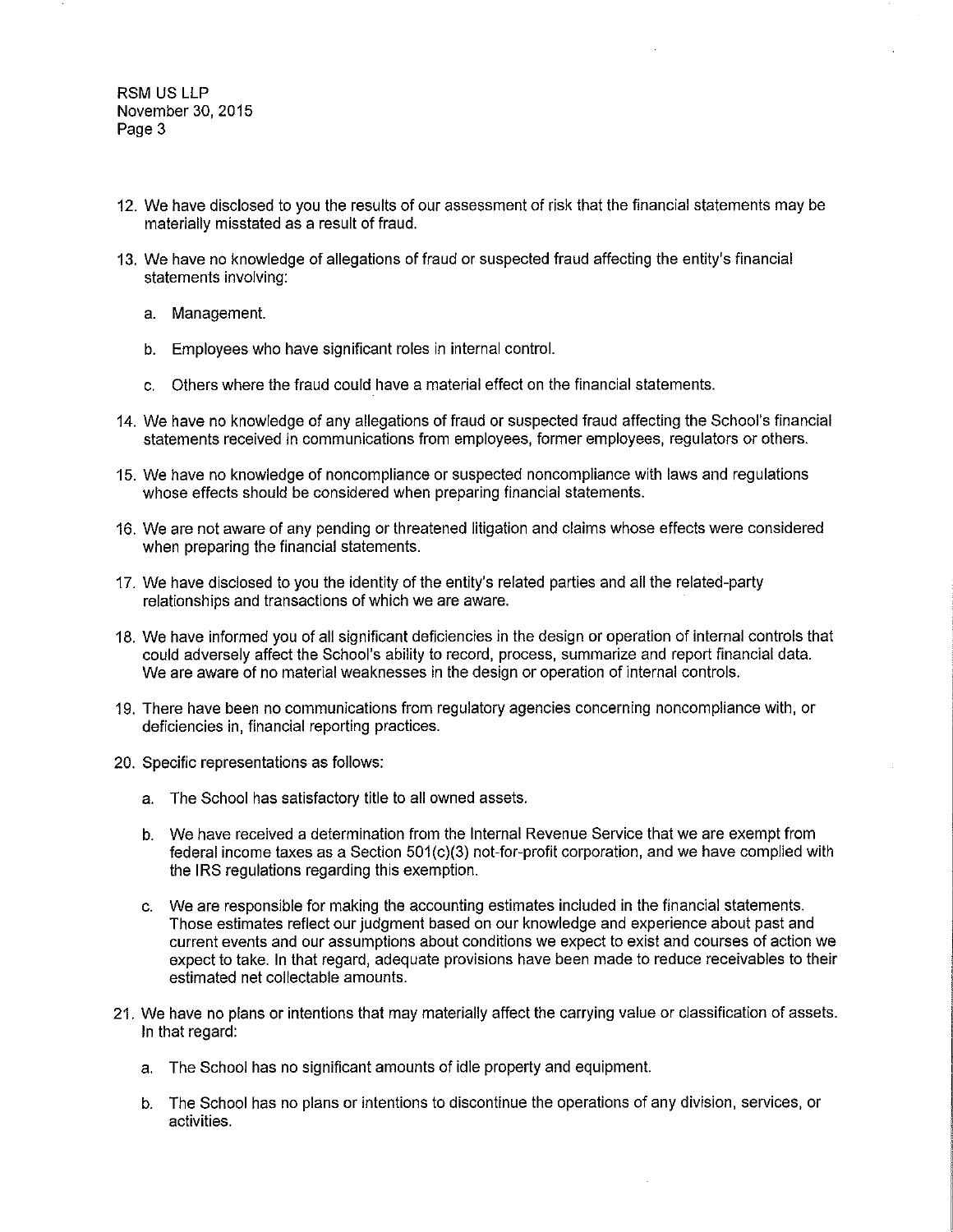- c. There are no assets that have permanently declined in value.
- d. There are no long-lived assets or intangibles that are impaired or to be disposed of.

#### 22. There are no:

- a. Violations or possible violations of laws or regulations whose effects should be considered for disclosure in the financial statements or as a basis for recording a loss contingency. In that regard, we specifically represent that we have not been designated as, or alleged to be, a "potentially responsible party" by the Environmental Protection Agency in connection with any environmental contamination.
- b. Other material liabilities or gain or loss contingencies that are required to be accrued or disclosed by the Contingencies Topic of the FASB Accounting Standards Codification.
- c. Guarantees, whether written or oral, under which the School is contingently liable.
- d. Arrangements with financial institutions involving compensating balances or other arrangements involving restrictions on cash balances.
- e. Agreements to repurchase assets previously sold.
- f. Contractual obligations for the construction or purchase of real property, equipment, other assets, or intangibles.
- g. Liabilities that are subordinated to any other actual or possible liabilities of the School.
- h. Liabilities measured at fair value in accordance with the Fair Value Measurement Topic of the FASB Accounting Standards Codification
- i. Deferred tax assets or liabilities.
- j. Refundable advances.
- k. Board designated unrestricted net assets.
- I. Uninsured losses or loss retentions (deductibles) attributable to events occurring through June 30, 2015 and/or for expected retroactive insurance premium adjustments applicable to periods through June 30, 2015.
- m. Inventories.
- n. Environmental clean-up obligations.
- o. Material losses to be sustained in the fulfillment of or from the inability to fulfill any sales commitments, including promises to give.
- p. Amounts held for others under agency and/or split interest agreements.
- q. Postretirement benefits other than the defined contribution retirement plan attributable to employees through June 30, 2015.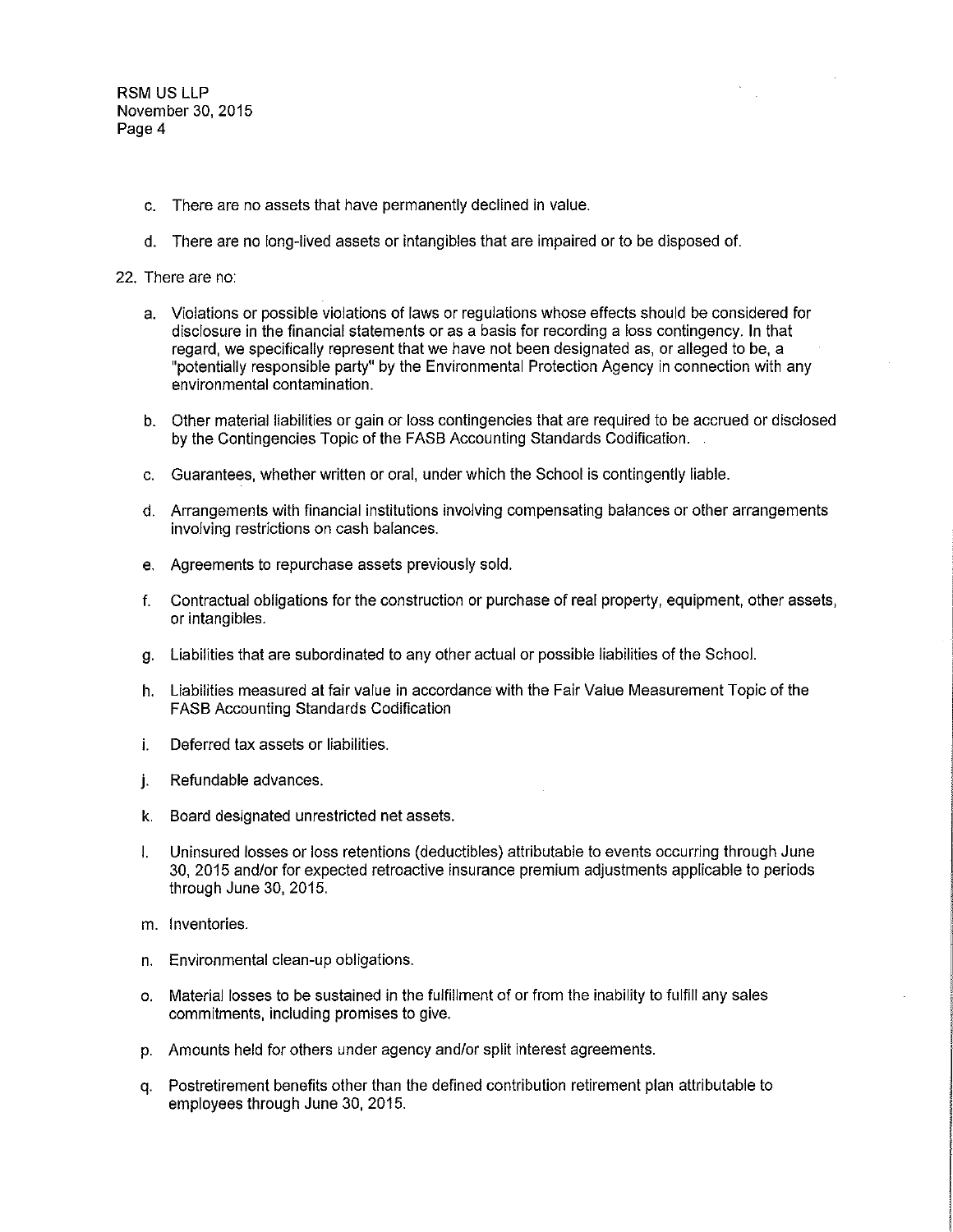- r. Known noncompliance issues or suspected noncompliance with laws and regulations or agreements whose effects should be considered when preparing financial statements.
- s. Material losses to be sustained in the fulfillment of or from the inability to fulfill any sales commitments, including promises to give.
- t. Derivative financial instruments
- u. Conditional promises to give.
- 23. During the course of your audits, you may have accumulated records containing data that should be reflected in our books and records. All such data have been so reflected. Accordingly, copies of such records in your possession are no longer needed by us.

## **Supplementary Information**

- 24. With respect to the supplementary information, including the Schedule of Expenditures of Federal Awards presented as required by OMB Circular A-133:
	- a. We acknowledge our responsibility for the presentation of such information.
	- b. We believe such information, including its form and content, is fairly presented in accordance with accounting principles generally accepted in the United States of America and the requirements of OMB Circular A-133.
	- c. The methods of measurement or presentation have not changed from those used in the prior year.
	- d. When supplementary information is not presented with the audited financial statements, we will make the audited financial statements readily available to the intended users of the supplementary information no later than the date of issuance of the supplementary information and the auditor's report thereon.

### Compliance Considerations

In connection with your audit conducted in accordance with Government Auditing Standards, we confirm that:

- 1. Management is responsible for compliance with the laws, regulations, and provisions of contracts and grant agreements applicable to the School.
- 2. There are no instances that have occurred or are likely to have occurred, of fraud and noncompliance with provisions of laws and regulations that have a material effect on the financial statements or other financial data significant to the audit objectives, and any other instances that warrant the attention of those charged with governance.
- 3. There are no instances that have occurred or are likely to have occurred, of noncompliance with provisions of contracts and grant agreements that have a material effect on the determination of financial statement amounts or other financial data significant to the audit objectives.
- 4. There are no instances that have occurred or are likely to have occurred, of abuse that could be quantitatively or qualitatively material to the financial statements or other financial data significant to the audit objectives.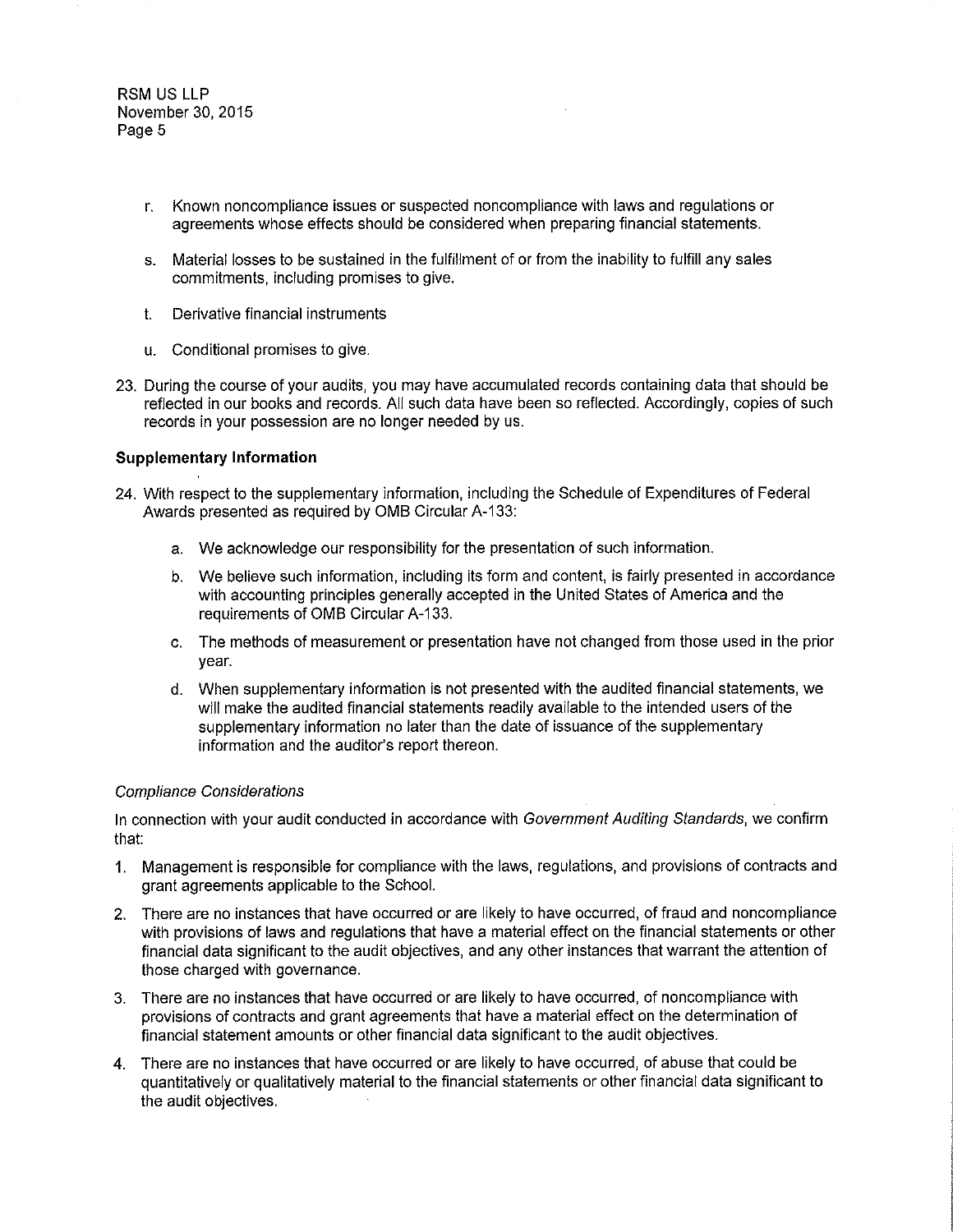- 5. Management has not had to take any action to address fraud; noncompliance with provisions of laws, regulations, contracts, and grant agreements; or abuse.
- 6. Management has a process to track the status of audit findings and recommendations.
- 7. Management has identified for the auditor previous audits, attestation engagements, and other studies related to the audit objectives and whether related recommendations have been implemented.
- 8. We have provided our views on the auditor's reported findings, conclusions, and recommendations, as well as management's planned corrective actions, for the report.
- 9. Management acknowledges its responsibilities as it relates to non-audit services performed by the auditor, including a statement that it assumes all management responsibilities; that it oversees the services by designating an individual, preferably within senior management, who possesses suitable skill, knowledge, or experience; that it evaluates the adequacy and results of the services performed; and that it accepts responsibility for the results of the services.

In connection with your audit of federal awards conducted in accordance with OMB Circular A-133, Audits of States, Local Governments, and Non-Profit Organizations, we confirm:

- 1. Management is responsible for complying, and has complied, with the requirements of Circular A-133.
- 2. Management is responsible for understanding and complying with the requirements of laws, regulations, and the provisions of contracts and grant agreements related to each of its federal programs.
- 3. Management is responsible for establishing and maintaining, and has established and maintained, effective internal control over compliance for federal programs that provides reasonable assurance that the auditee is managing federal awards in compliance with laws, regulations, and the provisions of contracts or grant agreements that could have a material effect on its federal programs.
- 4. Management has prepared the schedule of expenditures of federal awards in accordance with Circular A-133 and has included expenditures made during the period being audited for all awards provided by federal agencies in the form of grants, federal cost-reimbursement contracts, loans, loan guarantees, property (including donated surplus property), cooperative agreements, interest subsidies, insurance, food commodities, direct appropriations, and other assistance.
- 5. Management has identified and disclosed to the auditor the requirements of laws, regulations, and the provisions of contracts and grant agreements that are considered to have a direct and material effect on each major program.
- 6. Management has made available all contracts and grant agreements (including amendments, if any) and any other correspondence relevant to federal programs and related activities that have taken place with federal agencies or pass-through entities.
- 7. Management is unaware of any amounts questioned or known noncompliance with the direct and material compliance requirements of federal awards.
- 8. Management believes that the auditee has complied with the direct and material compliance requirements.
- 9. Management has made available all documentation related to compliance with the direct and material compliance requirements, including information related to federal program financial reports and claims for advances and reimbursements.